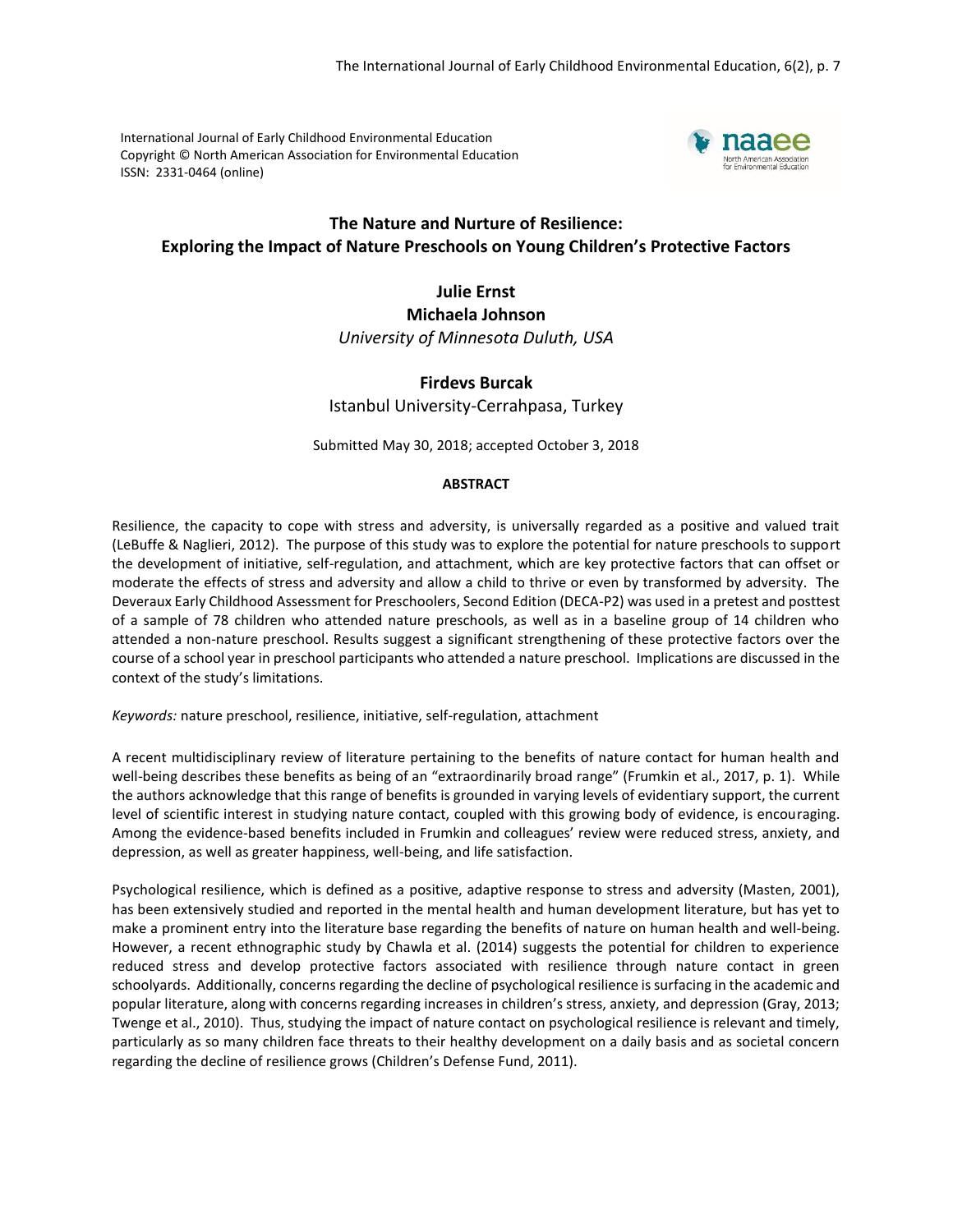## **Definitions of Resilience**

Resilience has been defined in a number of ways, as well as used in a variety of contexts. In the biological sciences, resilience is described as an ability to make an adjustment in behavior toward adaptability (Hanson & Gottesman, 2012). Resilience in ecological contexts is the capacity of a system to absorb and adapt to unforeseen future events (Holling, 1973). In the engineering sciences, it is the competency of systems to perform in risk or adversity (Hanson & Gottesman, 2012). The study at hand focused on psychological resilience, which is the human capacity to cope with stress and adversity (Masten, 2001). It is commonly described as the ability to bounce back from difficult times. Other definitions include the human capacity to overcome challenging stressors and become competent, confident, and caring individuals (Benard, 2004), or the positive, adaptive response in the face of significant adversity (Luthar, Cicchetti & Becker, 2000). There are several broad categories that appear in the literature on human development: beating the odds (developing well in the context of high cumulative risk for developmental problems); coping (functioning well under currently adverse circumstances or conditions); self-righting (recovery to normal functioning after catastrophic adversity); and transforming (positive reorganization of systems, such that adaptive functioning is better than it was prior to adverse or traumatic experiences) (Masten, 2007).

# **The Study of Resilience**

The science of resilience in human development has evolved over time. In the 1960s and 1970s, the study of psychosocial resilience emerged in the context of children at risk for developmental and psychopathological problems, due to genetic or experiential circumstances. The study of resilience grew to focus on not only the risk factors, but what enabled children to flourish even under adverse circumstances. Two landmark studies, Werner and Smith's (1988) longitudinal study of 600 Hawaiians, and Garmezy and Rutter's (1983) study of 200 children in mainland U.S., suggested that most children have self-righting tendencies, and that competence, confidence, and caring can flourish even within adverse conditions. Thus, the focus shifted from a problem-based deficit model to a strengths-based model, as positive relationships rather than specific risk factors seemed to have a more profound impact on the direction that lives take (Howard, Dryden, & Johnson, 1999). From this shift in focus, characteristics of children, families, relationships, and environments that seemed to correlate with resilience were extensively studied, as were processes that might explain these correlates (Masten, 2007). Additionally, research focused on how to engage or boost protective processes toward promoting competence and wellness (Cicchetti et al., 2000). Currently, the study of resilience has deepened to explore positive adaptation at cellular or neural levels, such as the role of brain plasticity on adaptive functioning and development (Romer & Walker, 2007).

Through these decades of research, the thinking that children who are resilient in the face of adversity are "invulnerable or invincible" has been replaced by the understanding of "the ordinariness of the phenomena" (Masten, 2001, p. 227). When basic human adaptation systems are protected and in good working order, "development is robust even in the face of severe adversity; if these major systems are impaired, then the risk for developmental problems is much greater, particularly if the environmental hazards are prolonged" (Masten, 2001, p. 227). With advances in the ability to study the neurobiology of resilience, it is now recognized that resilience is embedded in complex, adaptive and interacting systems, and that these interacting systems shape the course of development from the molecular to the macro-levels of physical and sociocultural ecologies (Masten, 2014). Thus, resilience perhaps can more accurately be defined as the capacity of a dynamic system to adapt successfully to disturbances that threaten system function, viability, or development (Masten & Cicchetti, 2016).

## **Promoting Resilience**

It is important to note that resilience is not only dynamic, but also contextual and malleable. It is not a "trait" that children do or do not possess. While there are personality dimensions that may be associated with resilience, it is recognized that experiences shape personality traits, which in turn can influence exposure to adversity; similarly, the same trait can "function as a vulnerability or protective influence, depending on the domain of adaptation, the physical or sociocultural value and meaning of the trait, and the age or gender of the individual" (Masten, 2014, p. 14). There are, however, a set of protective mechanisms that have been remarkably consistent in the literature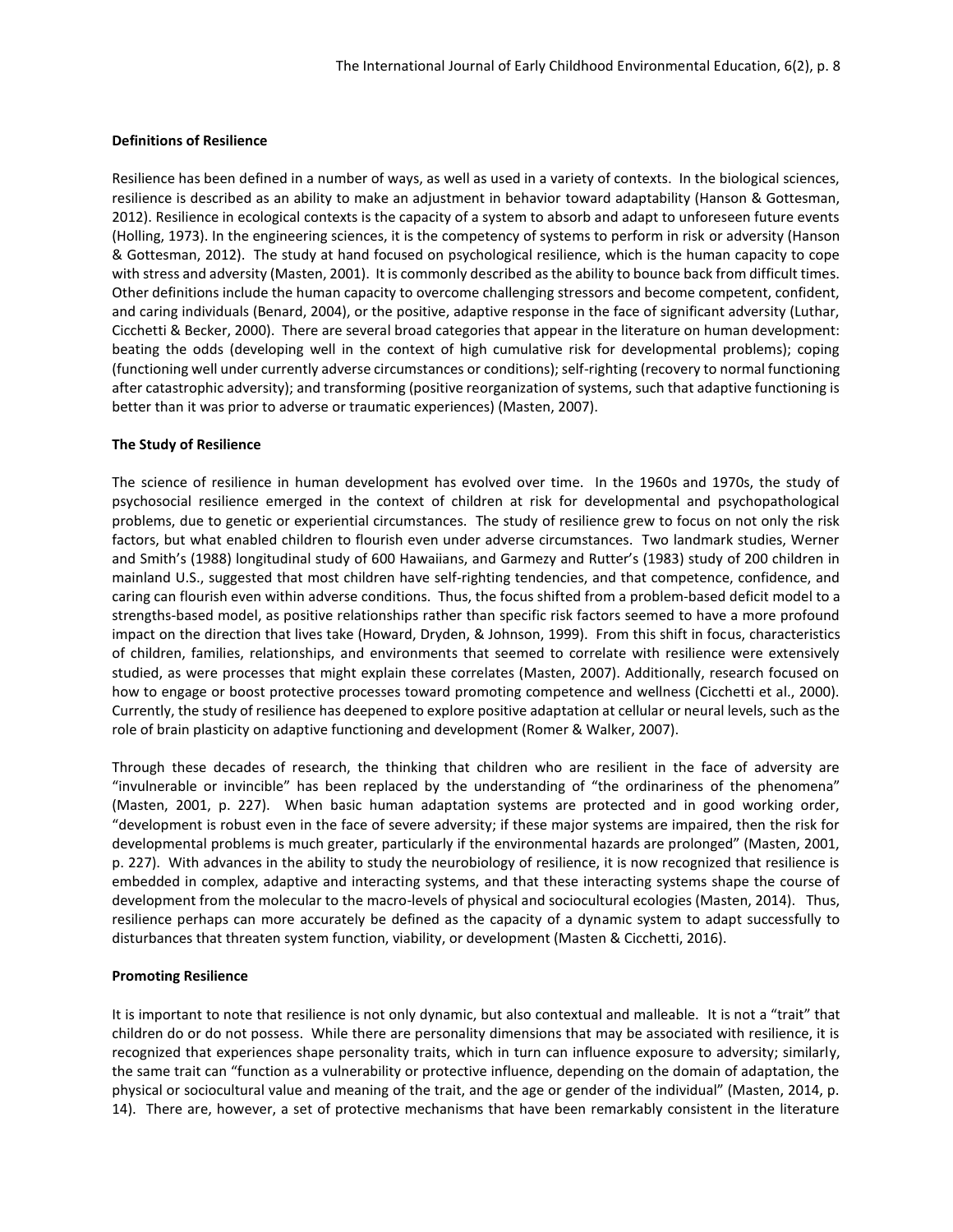across time that seem to give rise to successful adaptation in the face of adversity (Benard, 2004). These protective factors include qualities in a person (such as problem-solving abilities, initiative, a sense of self-efficacy, a sense of purpose in life, self-regulation skills, persistence, belief that life has meaning, etc.), as well as contextual and/or environmental factors, such as positive relationships with caring adults, effective parenting, positive friendships, and effective teachers and schools (Wright & Masten, 2005; Masten, et al., 2008). These protective factors lend insight into how resilience can be promoted.

In light of the dynamic and contextual nature of resilience, Masten (2014) describes a model of resilience that is useful toward thinking about how to promote resilience. According to this model, adaptive success is influenced by threats/risks and protections/assets. Thus, strategies for promoting resilience can be risk-focused (preventing or reducing exposure to risks or adversity) or asset-focused (increasing assets or access to protective resources within or external to the child). Strategies could also be process-focused, with efforts to restore or harness the power of human adaptive systems. Examples include fostering secure attachment relationships, promoting bonds with competent and caring adults, protecting and nurturing brain development, and supporting the development of positive peer friendships (Masten & Reed, 2002; Masten, 2014). A review of outcome studies of strengths-based resilience intervention programs (Brownlee et al., 2013) yielded the following themes that further guide efforts to promote resiliency in children and adults: personal competency, coping strategies, social competency, pro-social involvement, and cultural identity.

## **Promoting Resilience through Nature Contact**

The effect of nature on the mental well-being of children has been well-documented and continues to grow. Benefits include restorative effects from stress and an improved sense of well-being, as well as more positive emotions (Wells & Rollings, 2012). However, "for the most part, the literature on coping and resilience has failed to reflect the importance of positive human connections with the natural world" (Chawla, et al., 2014, p. 2). Consequently, Chawla et al. (2014) sought to investigate the influence of green schoolyards on reducing children's stress and promoting protective factors associated with resilience. Their qualitative findings suggest that not only did children experience peace, calm, and relaxation in their green schoolyards and gardens, but they also experienced opportunities to feel competent and opportunities for the development of supportive social relationships, which are important protective factors for resilience (Chawla, et al., 2014).

Beyond this study by Chawla et al. (2014), there are several other studies that further suggest the potential for nature experiences to support the development of resilience. A 2015 study by Buchecker and Degenhardt, similarly prompted by gaps in the literature, reports on the potential for nearby nature to positively influence individuals' emotional well-being and resilience. Their survey research found that regular outdoor recreation significantly, but marginally, increased urban adults' psychological resilience. While easy access to recreation areas affords regular outdoor recreation participation, their study suggests that other parameters are also important, including satisfaction with the recreation area, as well as the quality of the recreation experience. Findings from a study by Ritchie et al. (2014) suggest the positive impact of a 10-day outdoor adventure leadership experience on the resilience and well-being of First Nations adolescents in Canada, as measured through a 14-item resilience scale.

McArdle, Harrison and Harrison (2013) investigated the effect of the "Nature Nurture" project in Aberdeen, Scotland on the well-being and resilience of four- and five-year old children. This project intentionally used outdoor free play and nurturing relationships toward supporting resilience in children who have had disruptions in attachment relationships during their first three years of life. The qualitative data from their ethnographic study were analyzed using the PERIK (Positive Entwicklung und Resilienz im Kindergartenalltag) model, which is designed for observing and assessing child well-being. The results of their ethnographic study suggest all six dimensions of well-being, including confidence in the face of new challenges, self-control, empathy, motivation, focus, and perseverance, were enhanced through the combination of the nurturing approach and natural environment.

Collectively, these studies suggest the potential of time and experiences in nature to contribute to fostering the strengths and protective factors that children can draw upon in the face of adversity. Further study of the potential of nature experiences to support factors associated with resilience, however, is needed, as are studies focusing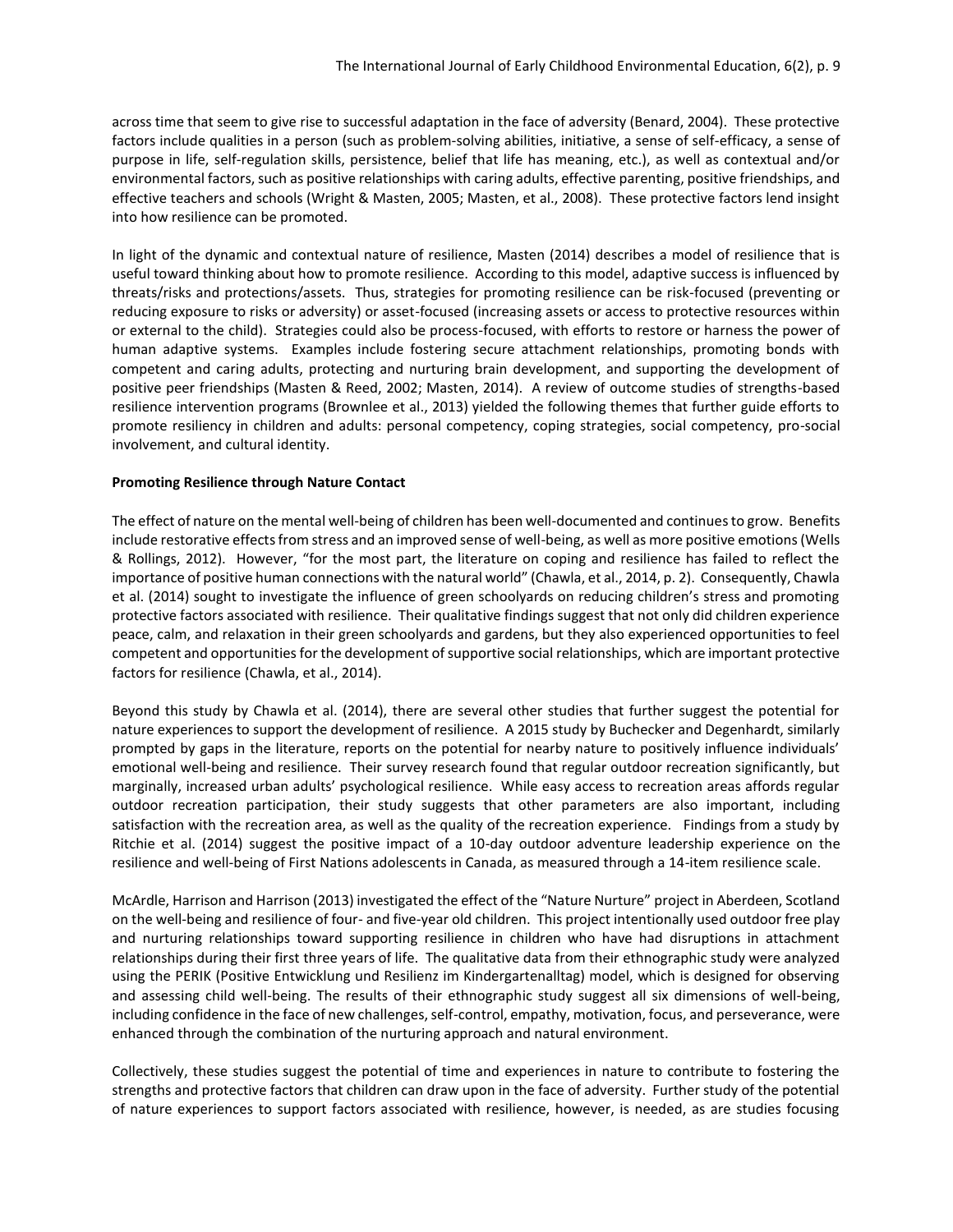specifically on young children. While resilience can be developed and demonstrated at every age, there are certain windows of opportunity, for example, in early childhood when brain plasticity is surging, where fostering the development of protective factors and harnessing the power of protective systems are especially key (Masten, 2008). Likewise, competence begets competence in the context of resilience, and thus investing early is recommended (Masten, 2008), and there is a documented high return on investment in early child development documented by Heckman (2006). Consequently, the study at hand sought to explore the potential of nature preschools to support the development of protective factors in young children.

#### **METHODOLOGY**

#### **Research Purpose**

The purpose of this exploratory study was to investigate the influence of nature preschool participation on young children's protective factors (initiative, self-regulation, and attachment) that are associated with resilience. Specifically, the following research question guided this exploratory study: Was there significant growth in nature preschooler's protective factors from the beginning to the end of their preschool year?

## **Participants**

Participants in this study included 78 three- to five-year olds who attended four nature preschools in Minnesota. The average age of these participants was four years old, and 50% were male and 50% were female. Data on race and ethnicity were not collected, due to the homogenous nature of the participants in the nature preschools in this region, and also due to the lack of evidence suggesting variability in protective factors by race or ethnicity (LeBuffe & Naglieri, 2012). In addition, there were 14 participants from a non-nature preschool in the same geographic region who participated in the study, forming a baseline group from which comparisons could be made toward interpreting practical significance of the statistical data. These children were of an average age of four, and 64% were male and 36% were female. All enrolled preschool children at this non-nature preschool, as well as the four nature preschools, were invited to participate, and all but three received parental consent for participation. At the nature preschools, this high parent consent rate was likely due to parents recognizing that the nature preschool movement is relatively new in this region, and that research is needed to support this approach to preschool. The high rate of participation at the non-nature preschool was likely due to it being located at and administered by a university, and thus parents are used to the program being used as a research study site.

#### **Design**

This exploratory study used a pre-experimental pretest-posttest design. Initially, the intention was to use a quasiexperimental design (a pretest-posttest nonequivalent control group design), as a true experimental design was not possible due to the intact nature of groups and lack of ability for random assignment. However, there was difficulty finding non-nature preschools who were willing to participate in the study as the control group, due to concerns about further "testing" their children and because of the perceived time intensive nature of the research instrument for both parents and teachers.

Consequently, the one university-administered, non-nature preschool who did grant permission served as a baseline from which general comparisons could be made, toward helping interpret the findings from nature preschools and understanding if any statistically significant growth was also practically significant (meaningful). It was not considered a true control group, due to lack of nonrandom assignment, nor was it treated as a nonequivalent control group due to the small sample size (14 children v. the 78 children from the nature preschools). Instead, it provided a reference for understanding growth in protective factors in the nature preschool children, showing how children in a non-nature preschool classroom might be expected to grow in protective factors over the course of the school year in high quality preschool programming under the care of a consistent, experienced teacher.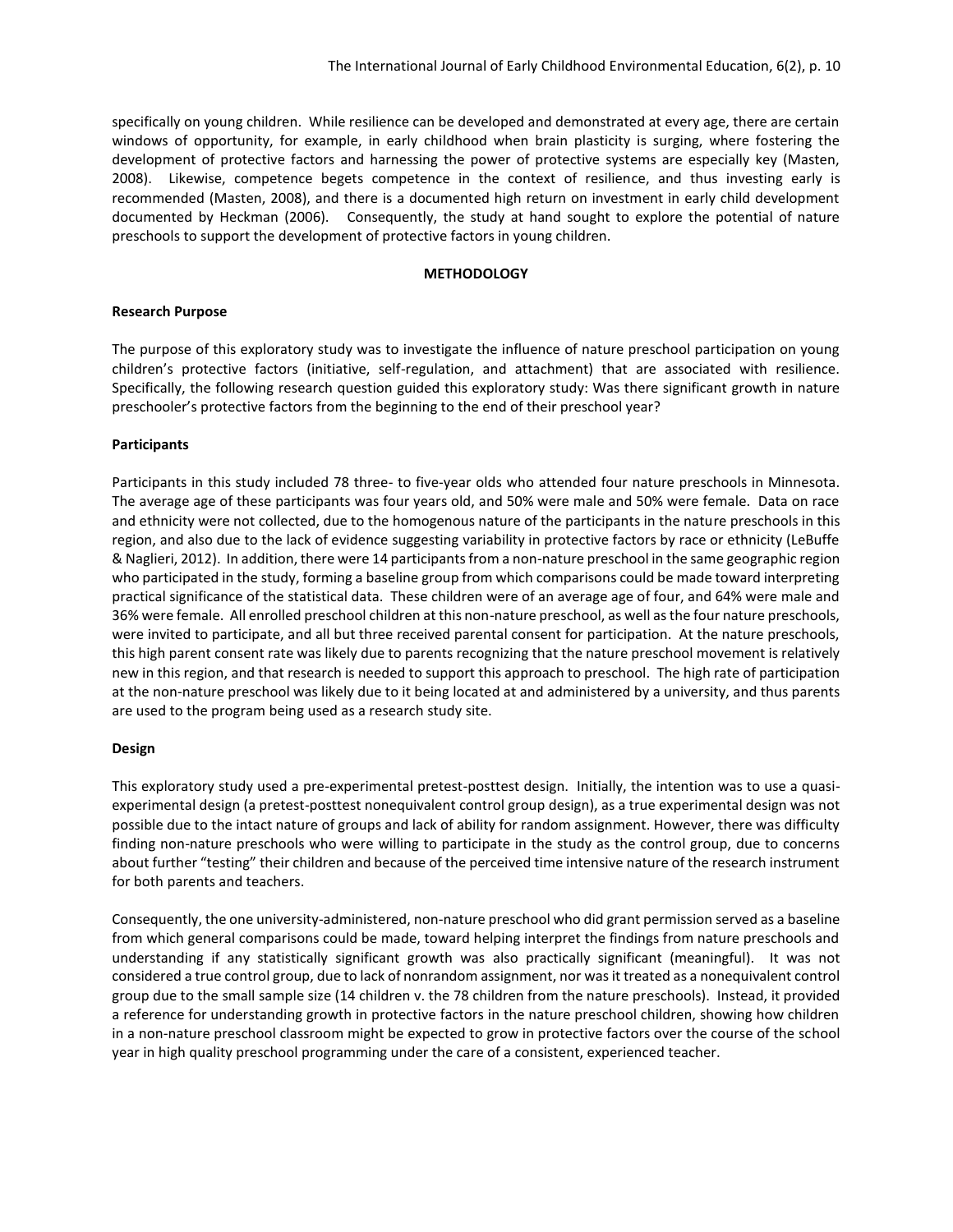# **Treatment**

The treatment for this study was participation at a nature preschool during the 2016-2017 school year. A nature preschool is one that "puts nature at the heart of its program," is based on high-quality early childhood education *and* environmental education practices, and helps lay a foundation for environmental literacy (North American Association for Environmental Education, 2013). The Natural Start Alliance offers the following three defining criteria: 1) Nature is the central thread that weaves together the preschool's philosophy, methodologies, class-room design, outdoor spaces, and public identity; 2) High-quality early childhood education and environmental education practices ground and guide the program; and 3) The natural world is used to support goals that address both holistic child development and conservation values (North American Association for Environmental Education, 2013).

The four nature preschools in the study met these defining criteria and worked together under an informal collaborative of nature preschools in the same geographic region. They met monthly to share ideas, problem-solve, and provide assistance to other providers who were wanting to incorporate nature play into their preschool programs or start nature preschools of their own. One of the nature preschools was affiliated with a nature center, two were operated out of homes and licensed as family childcare providers, and one operated out of a church under a specialized family childcare license. All four utilized a combination of unmaintained natural settings, natural spaces that were minimally managed for nature play, and natural playscapes designed specifically for nature play. Each had indoor areas that were used minimally throughout the day. A child-directed approach was used at all four of these nature preschools, with the majority of time spent outdoors in free play or guided play outdoors in unmaintained or minimally maintained natural settings. At each of these four nature preschools, there was a caring, responsive lead teacher who had been at that particular nature preschool since its inception, serving not only as the lead teacher, but also the founder and director.

The university-administered, non-nature preschool also had experienced and stable teachers, with a caregiving style that similarly could be described as caring and responsive. This non-nature preschool was connected to the university's early childhood education department and rooted in developmentally-appropriate practices. Their guiding philosophy emphasized child-directed play for supporting cognitive, social, emotional, and physical development. The majority of time in this non-nature preschool was spent inside, with children playing outside for 30-60 minutes daily in a fenced in playground area, with smaller sized, plastic play structures. The cost for attending this non-nature preschool was similar to the costs associated with the nature preschools, and therefore it was assumed that participants across the nature and non-nature preschools were relatively similar in terms of economic background, as well as similar in terms of age, gender, race, and ethnicity. Thus, participants across the preschools shared similar demographic characteristics and experienced a child-centered, play-based, developmentallyappropriate preschool program that aimed to support holistic development across the domains. These shared characteristics allowed for exploring the potential influence of sustained nature play experiences on the development of resilience, beyond what one might expect to see from a high quality, play-based non-nature preschool program.

## **Instrument**

The instrument used in this study was the Devereux Early Childhood Assessment for Preschoolers, Second Edition (DECA-P2) (LeBuffe & Naglieri, 2012). This instrument is a standardized, norm-referenced behavior rating scale that is used to assess within-child protective factors related to resilience. The instrument is completed by parents and teachers/caregivers and evaluates the frequency of 27 positive behaviors (strengths). These 27 items form subscales that assess three within-child protective factors of initiative, self-regulation, and attachment. The *initiative* subscale contains items measuring a child's ability to "use independent thought and action to meet his or her needs; children who score high are often engaged learners who will start or organize activities with other children, are good at solving problems, are responsible, show self-awareness, and enjoy challenges" (LeBuffe & Naglieri, 2012, p 92). The *self-regulation* subscale assesses "the child's ability to express emotions and manage behavior in healthy ways; children who receive high ratings on this scale are generally able to handle frustration and negative emotions without exhibiting challenging behaviors, are often patient and cooperative, and are respectful and considerate of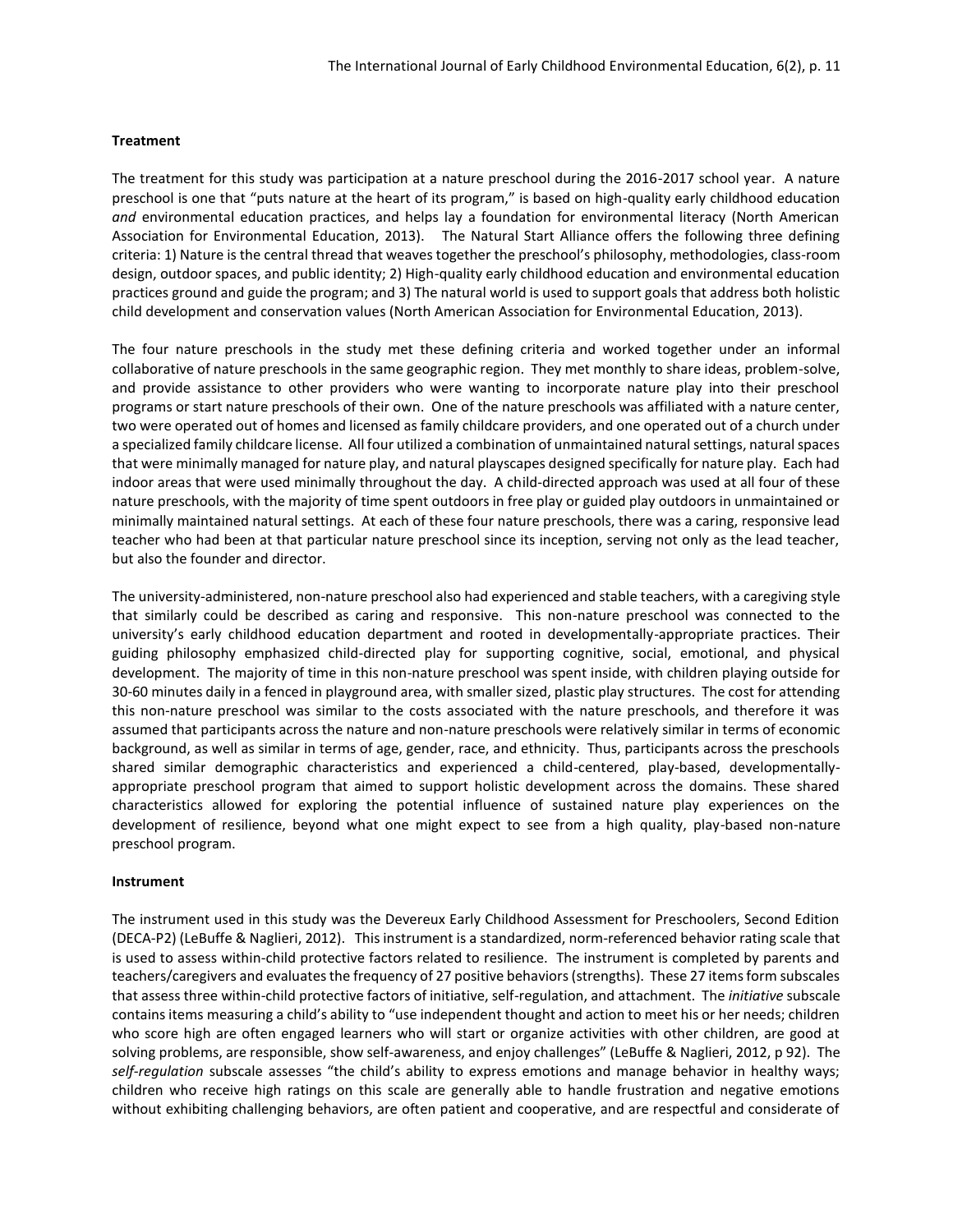others" (LeBuffe & Naglieri, 2012, p. 92). The *attachment/relationships* scale assesses "the child's ability to promote and maintain mutual, positive connections with other children and significant adults; children who receive high scores on the attachment/relationship scale actively seek out adults and other children, are effective in gaining positive attention, and tend to be affectionate, trusting, optimistic, and often have a happy disposition" (LeBuffe & Naglieri, 2012).

The scores from these three subscales are combined to form a "total protective factor" score, which provides an overall indication of the child's social and emotional strengths relating to resilience, and is "the most reliable and valid overall indicator of strengths related to resilience." (LeBuffe & Naglieri, 2012, p. 92). It is the score recommended by the instrument developers for outcome measurement and program evaluation; however, because a child can have differing ratings within the subscales (for example, rate "typical" on the total protective factor yet have "an area of need" rating on one of the subscales, it is useful to consider this overall "total protective factor" score alongside the scores from the three subscales. The reported internal reliability coefficient for the overall scale is .92 for parent raters, and .95 for teacher raters (LeBuffe & Naglieri, 2012). For the initiative subscale, the reported internal reliability coefficient was .88 for parents and .92 for teachers, and for self-regulation, .90 and .94 respectively. The attachment/relationships subscale was slightly lower, .79 and .85 respectively, but still at level for sufficient use. Construct validity and criterion validity was established during the test development through literature reviews, focus groups with professionals, and comparisons with performance measures (see LeBuffe & Naglieri, 2012 for details).

LeBuffe and Naglieri (2012) report only minor variability across the 3- through 5-year old age range, "indicating an absence of age trends" in this age range, and thus norms are provided in the testing manual for these ages combined. Due to small differences in gender, particularly in the self-regulation subscale for teacher raters where girls tend to show more behaviors related to self-regulation than boys, raw-score-to-T-score norm-conversion tables are provided for boys and girls. However, only the self-regulation subscale for teacher raters shows a difference that is significant (with a moderate effect size), suggesting the need to take into consideration gender in analyses regarding self-regulation with data from teacher raters.

## **Data Collection and Scoring Procedures**

Prior to administration of the pretest, IRB approval was obtained and consent forms were given to guardians of children at the participating preschools. For children for whom consent was granted, parents were asked to complete the DECA during the first week of the preschool year (early September 2016). Teachers also were asked to complete the DECA for each of the children. However, as guided by the DECA User's Guide and Technical Manual (LeBuffe & Naglieri, 2012), the teachers were asked to complete the DECA four weeks after the preschool year began (early October), to allow them time for getting to know the children and observe them over a period of time prior to rating them on the set of DECA items. Parents and teachers were asked to complete the same DECA instrument near the end of the preschool year (late April 2017).

The DECA rating forms were scored following scoring procedures in DECA User's Guide and Technical Manual (LeBuffe & Nagliei, 2012). Using tables provided in the testing manual, the raw scores for the overall total protective factors as well as the three subscales were converted to standard scores (T-scores) with a mean of 50 and standard deviation of 10. In addition, the manual also contains T-score range descriptions that can aid in interpreting the scores, where T-scores are classified as "strength" (total protective factor T-score of 60-72), "typical" (total protective factor T-score of 41-59), and "area of need" (total protective factor T-score of 28-40). As directed by the manual, the T-scores are to be used in pretest-posttest comparisons at the child- and/or program-levels. Differences in children's scores from across parent to teacher rater are not considered problematic, but instead reflective of how children's behavior can differ across home and school settings, as well as differ under the presence of different adults and circumstances.

## **RESULTS**

Descriptive statistics for the data are reported in Table 1. To investigate if children's resilience significantly increased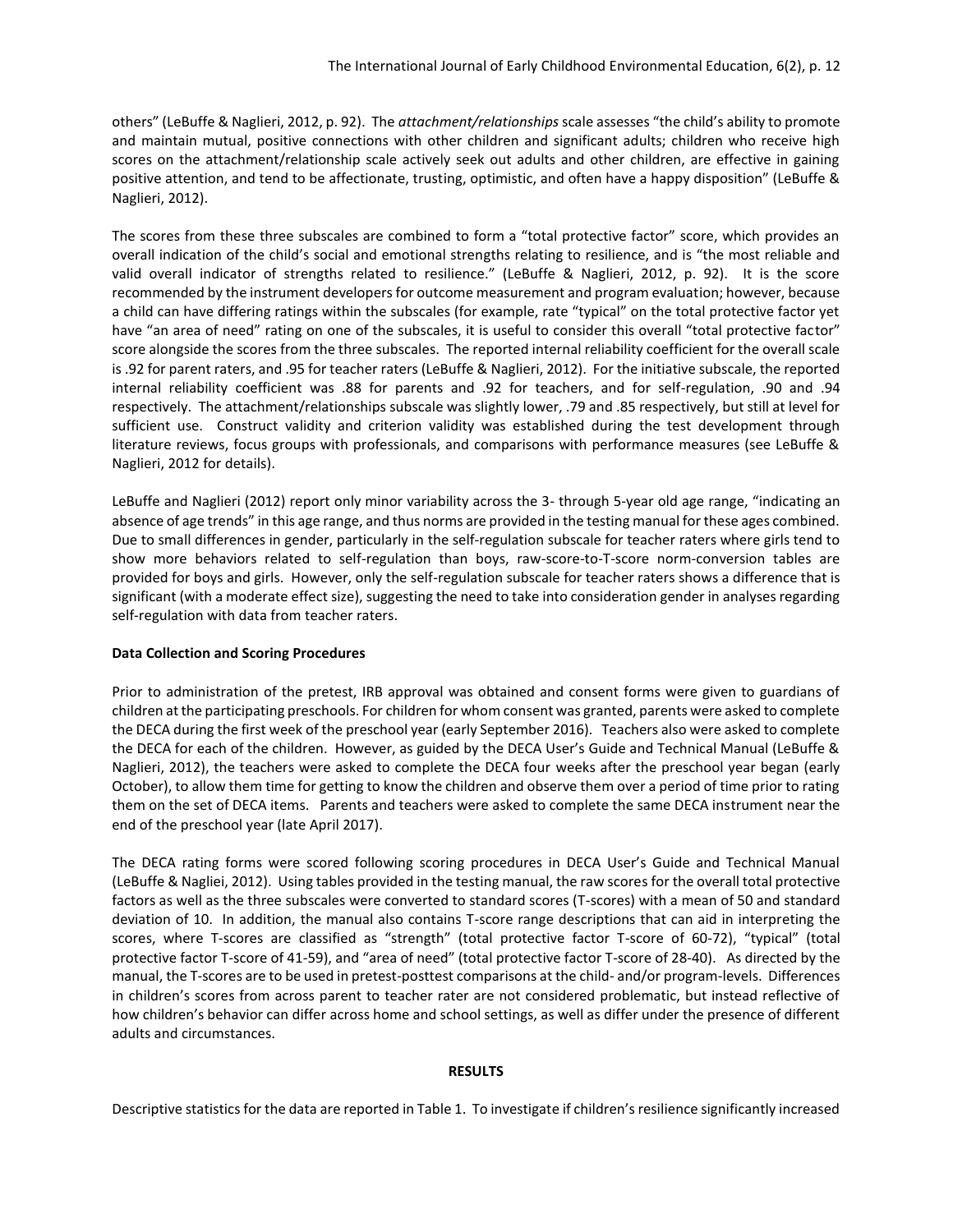from beginning to end of the nature preschool year, repeated measures ANOVA were run for the total protective factors overall scale and for the three subcales of initiative, self-regulation, and attachment/relationships for the data from the teachers and from the parents. Age was not a covariate, per LeBuffe and Naglieri (2012) indicating there is only minor variability due to age across the 3- through 5-year-old age range. Nor was ethnicity or race a covariate in the analyses, due to the lack of variance within the study participants. Also per LeBuffe and Naglieri (2012), gender was a covariate in the analysis of data from teacher raters on the self-regulation subscale, due the significant difference between boys and girls found in the normed data. To control for an inflated Type I error from running multiple inferential tests within the same data set, Bonferroni procedures guided the significance rate of alpha = .01.

Table 1

|                                 | Teacher Rating  |                  | Parent Rating   |                  |
|---------------------------------|-----------------|------------------|-----------------|------------------|
|                                 | Mean<br>Pretest | Mean<br>Posttest | Pretest<br>Mean | Mean<br>Posttest |
|                                 | (SD)            | (SD)             | (SD)            | (SD)             |
| <b>Total Protective Factors</b> | 54.54 (5.95)    | 57.71 (7.87)*    | 50.21 (7.62)    | 53.13 (8.81)*    |
| Initiative                      | 52.74 (7.98)    | 56.93 (8.55)*    | 49.84 (8.45)    | $53.63(8.17)^*$  |
| Self-Regulation                 | 54.49 (6.00)    | 56.78 (8.05)*    | 49.31 (7.98)    | 53.34 (9.34)*    |
| Attachment                      | 55.26 (6.91)    | 57.21 (7.45)     | 51.64 (7.24)    | 51.39 (9.93)     |

*Pretest and Posttest Means and Standard Deviations for Nature Preschool Participants*

*Note.* \*indicates significant growth from pre to posttest, p = .01.

For data from the teacher raters, there was significant growth pretest to posttest in the total protective factors scores,  $F(1, 76) = 16.32$ ,  $p < .001$ . Additionally, there was significant growth for the subscales of initiative ( $F(1,76) =$ 32.48,  $p < .001$  and self-regulation (F(1,76) = 10.65,  $p = .002$ ). There was not significant growth in attachment when using the Bonferroni-adjusted p value of .01,  $F(1,76) = 5.28$ ,  $p = .02$ . These results suggest that children in the nature preschool had positive development in their overall social and emotional strengths related to resilience displayed in the school setting, as well as specifically in initiative and self-regulation.

Regarding the data from parent ratings, there was significant growth pretest to posttest in the total protective factors scores,  $F(1, 76) = 7.13$ ,  $p = .009$ . Additionally, there was significant growth for the subscales of initiative  $(F(1,76) = 13.58, p < .001)$  and self-regulation  $(F(1,76) = 10.34, p = .002)$ . There was not significant growth for the subscale of attachment (F(1,76) = .08, p = .78). These results suggest that children in the nature preschool had positive development in their overall social and emotional strengths related to resilience displayed in the home setting, as well as specifically in initiative and self-regulation.

To guide interpretation of these results toward determining practical significance (meaningfulness), the same set of analyses were run on the data from the baseline group of the students in the non-nature preschool. Descriptive statistics are presented in Table 2.

Table 2

*Pretest and Posttest Means and Standard Deviations for Non-Nature Preschool Participants (Baseline Group)*

|                                 | <b>Teacher Rating</b>   |                          | Parent Rating           |                          |
|---------------------------------|-------------------------|--------------------------|-------------------------|--------------------------|
|                                 | Pretest<br>Mean<br>(SD) | Posttest<br>Mean<br>(SD) | Pretest<br>Mean<br>(SD) | Mean<br>Posttest<br>(SD) |
| <b>Total Protective Factors</b> | 58.78 (6.48)            | 63.63 (3.75)             | 54.14 (4.07)            | 55.27 (6.02)             |
| Initiative                      | 57.93 (7.98)            | 66.36 (5.62)*            | 53.21 (6.19)            | 50.27 (8.60)             |
| Self-Regulation                 | 66.36 (5.63)            | 61.27 (5.08)             | 51.71 (4.50)            | 52.27 (9.12)             |
| Attachment                      | 61.27 (5.08)            | 60.18 (5.09)             | 54.57 (7.54)            | 54.91 (7.26)             |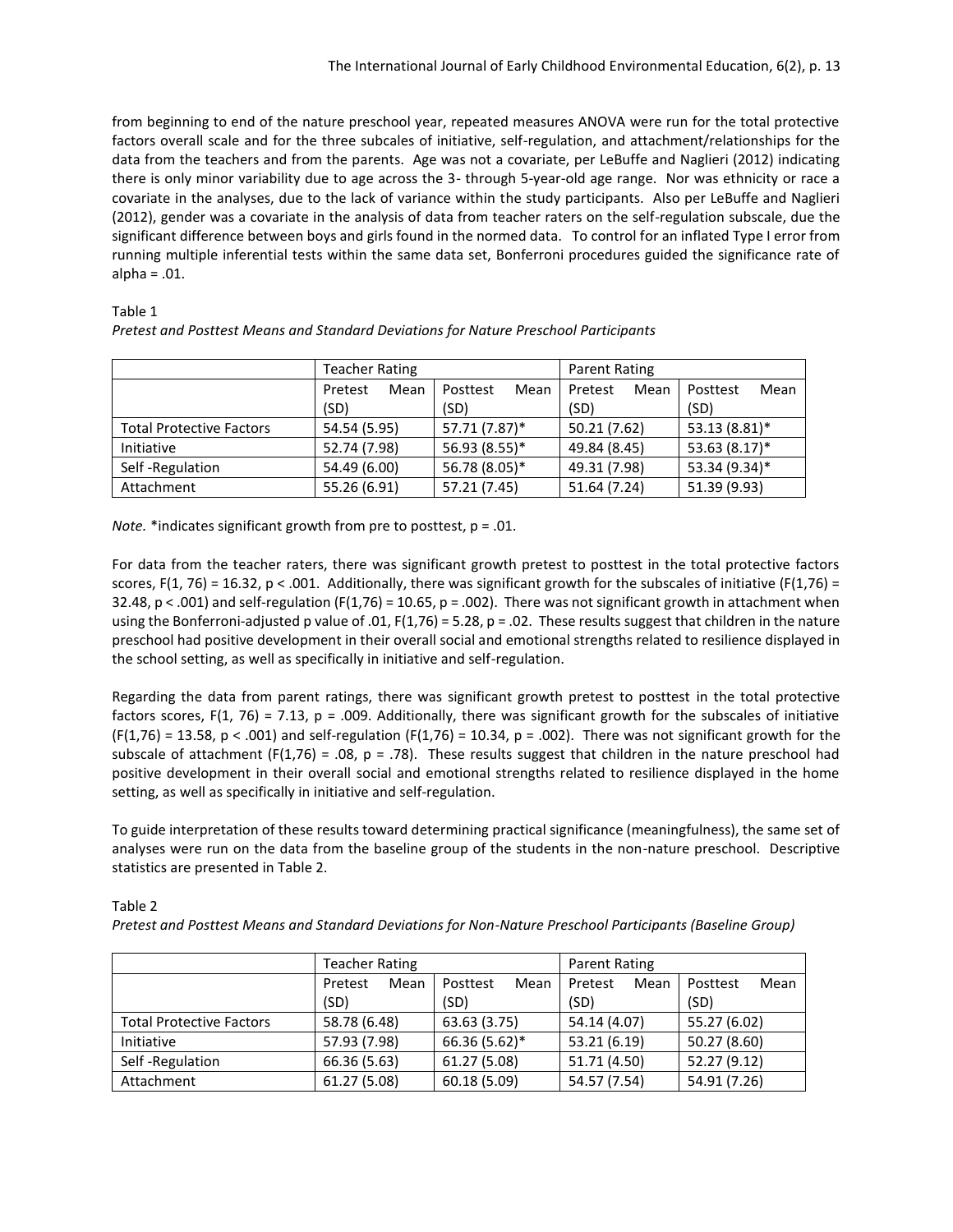*Note.* \*indicates significant growth from pre to posttest, p = .01.

The results from the students in the non-nature preschool indicate significant growth in initiative from the data from the teacher ratings,  $F(1,10) = 30.63$ ,  $p < .001$ . The results of the other analyses did not show statistical significance at the significance level of  $p = .01$ : total protective factors teacher rating,  $F(1, 10) = 6.88$ ,  $p = .03$ ; self-regulation teacher rating,  $F(1,10) = 3.24$ , p = .11; attachment teacher rating,  $F(1,10) = 2.34$ , p = .16; total protective factors parent rating, F(1,10) = 1.00, p = .34; initiative parent rating, F(1,10) = .53, p = .48; self-regulation parent rating, F(1,10) = .39, p = .54; attachment parent rating, F(1,10) = .16, p = .70. These results suggest that children in nonnature preschools displayed significant growth in initiative in the school setting from beginning to end of the year, but not in the other areas measured.

Thus, when used to provide a sense of what might be expected through a quality preschool experience without the nature aspect, these results suggest children's initiative may grow over the course of a school year in a quality preschool. Therefore, the statistically significant growth in the nature preschoolers' total protective factors overall and self-regulation displayed in the school setting, and the significant growth in the total protective factors overall, initiative, and self-regulation displayed in the home setting, can be considered practically significant, and potentially a function of the nature aspect of the preschool, as similar significant growth was not seen in the baseline group participating in a quality, but non-nature based, preschool. Because a significant increase in initiative was also seen in school setting for the children in the non-nature preschool, the significant growth in initiative in the nature preschool children could be considered less significant from a practical standpoint (as participation in either type of preschool seems to be associated with an increase in initiative displayed in the school setting).

To further aid in interpreting these results, independent samples T tests were used to compare pretest means in the nature and non-nature preschool children. To account for an inflated Type I error rate from the multiple analyses, the significance level was set at .01. Due to unequal group sizes, equal variances were not assumed. The purpose of these analyses was to explore if either group entered into the preschool year with higher levels on any of the scales. For example, it seems that parents who choose nature preschools might also have a disposition toward other forms of nature engagement, beyond that which happens at the nature preschool. Accordingly, then it would be more difficult to attribute growth in any of these protective factors to the nature preschool, but potentially instead explained by a combination of nature-related experiences within and external to what happens in the nature preschool, or by other experiences in the out-of-preschool time. However, the results of the analyses suggest that the only significant difference in pretest scores was for total protective factors for the parent rating, with children in the non-nature preschool starting significantly higher than children in the nature preschool (Mean Difference = 3.93,  $t(32.83) = 2.82$ ,  $p = .008$ ). This suggests it is less likely for the significant growth in protective factors seen in the nature preschool participants to be attributed to parental or out-of-school experiences, as if that were the case, children in the nature preschool would likely have started the preschool year with significantly higher scores then the children in the non-nature preschool. Thus, this again adds to the practical significance of these findings overall, with significant growth in protective factors in the nature preschool children that is not observed in the non-nature preschool children, and unlikely to be due (or at least not solely due to) parents' provision of additional nature experiences during out of school time.

#### **DISCUSSION**

It is important to consider these findings in the context of the study's limitation. The pre-experimental design limits the internal validity of the study, making it difficult to attribute the significant growth in protective factors to participation in nature preschools. However, this limitation was somewhat addressed through the use of a baseline comparison group, and also through analyses of pretest scores. However, the small sample size of this baseline comparison group suggests cautious interpretation and generalization, as this small sample may have negatively influenced the power of the analyses to detect significant differences.

The results of this study suggest the potential for nature preschools to have a positive influence on children's overall social and emotional strengths related to resilience in both the school and home setting, as well as in self-regulation and initiative in both the home and school settings. This significant growth is not explained by cognitive maturation,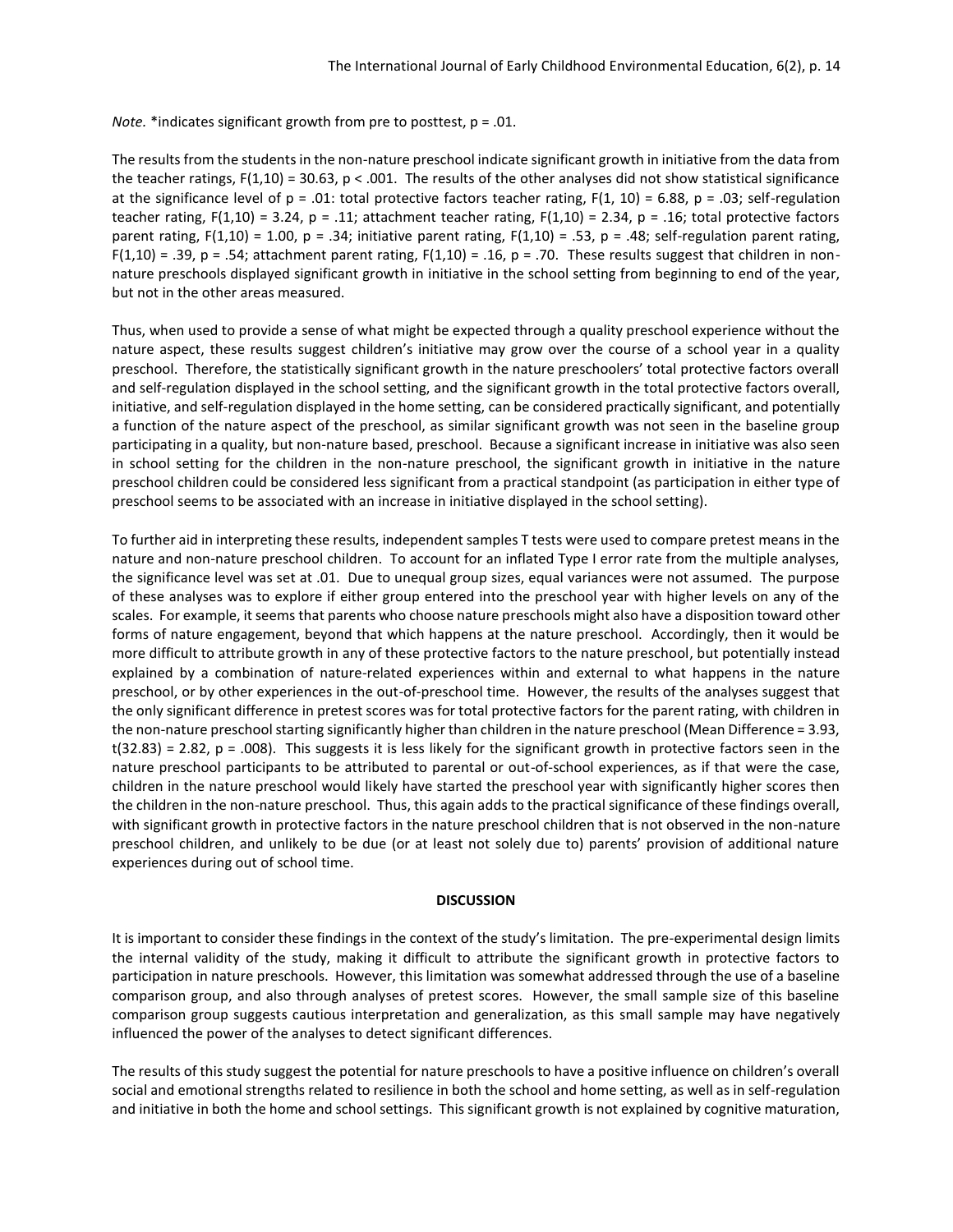due to the stability of these factors across the three-five year old age range. Further, this growth is different from what was seen in a non-nature, quality preschool that focused on holistic child development through a play-based approach. While there was significant growth in initiative in the non-nature preschool setting, suggesting initiative might grow in a variety of high quality, nature- or non-nature-based preschool settings, significant growth wasn't observed in any other of the protective factors in children attending the non-nature preschool. Similar to findings from the green schoolyards study (Chawla et al., 2014) and the "Nature Nurture" early childhood program (McArdle, Harrison, & Harrison, 2013), these results suggest there likely may be something to the "nature" focus and setting inherent in the nature preschool approach.

Chawla et al. (2014) noted younger elementary school students expressed value in the free movement and free choice during recess in their green schoolyard. They speculate that the "freedom of choice, a great variety of objects for discovery, and loose parts that children could use imaginatively" enabled children to select roles and activities in which they felt comfortable and competent (Chawla et al., 2014, p. 11). They further speculate that this cooperative, imaginative play afforded by the free play, nature environment supported feelings of effectance (seeing they can have a visible impact on their environment) and a sense of efficacy (feelings of mastery and self-esteem that develop through repeated experiences of successfully meeting challenges). For example, they note the example of children guiding their own graduated levels of competency, setting increasingly challenging goals, "such as heavier rocks to lift or more complex techniques for fort construction" (Chawla et al., 2014, p. 11). They also comment on the supportive peer relationships facilitated through children's freedom to choose from a variety of potential activities that afforded cooperative activities and gave them control over social interactions and roles (Chawla et al., 2014). McArdle, Harrison, and Harrison (2013), in their study of the "Nature Nurture" early childhood program, suggest the natural environment provided children with new challenges and appropriate risks, promoted positive self-esteem, persistence and concentration, and contributed to increased calm and relaxation. In the study at hand, similar reasonings could be applied as to the child-initiated, nature play approach affording diverse and expansive opportunities for young children to take appropriate risks, set their own goals, problem-solve, and choose roles and activities that produce feelings of comfort and competence and support positive peer relationships. While childinitiated play in an indoor setting or on a playground might allow for some of this, it seems possible that the opportunities for these experiences are even greater in nature, as the boundaries and variety and holistic challenges are likely to be more extensive.

Children in the nature preschools demonstrated growth in initiative at school and at home; this is the ability to use independent thought and action to meet his or her needs. Children who have high levels of initiative are often engaged learners who will start or organize activities with other children, are good at solving problems, are responsible, show self-awareness, and enjoy challenges (LeBuffe & Naglieri, 2012). While the natural setting was likely conducive to the type of play that can build initiative, also important may have been the style of interactions between the nature preschool teachers and the children. For example, at the nature preschools in this study, children are allowed to play at greater distances from the teacher, sometimes within sight, and other times beyond sight but within established boundaries. At one of the nature preschools studied, children can play at even greater distances from the teacher, through carrying "walkie talkies" in a backpack and being within the reach of the teacher by sound if necessary, not by sight. Thus, interactions with teachers change, and children rely more on themselves and their peers for coming up with ideas regarding what to play, solving problems that arise, assisting each other during challenging activities, and taking care of their own needs rather than relying on their teachers for things they can do themselves. This might be why this growth in initiative seen in the nature preschool children was also observed in the home settings, in contrast with children in the non-nature preschool, where there was growth in the preschool setting but not observed at home. Psychologist Peter Gray, in his book *Free to Learn* (2013), speculates similarly, suggesting that the rise in anxiety and decline is resilience corresponds with a dramatic decline in children's opportunities to play, explore, and pursue their own interests away from adults. He advocates for children having the opportunity to learn to solve their own problems, get into trouble and find their way out, and experience failure and realize they can survive it, all of which can happen in free play in nature.

Children also grew in self-regulation through their experiences in the nature preschools. Self-regulation is the ability to express emotions and manage behavior in healthy ways. Children with high levels of self-regulation are "generally able to handle frustration and negative emotions without exhibiting challenging behaviors, are often patient and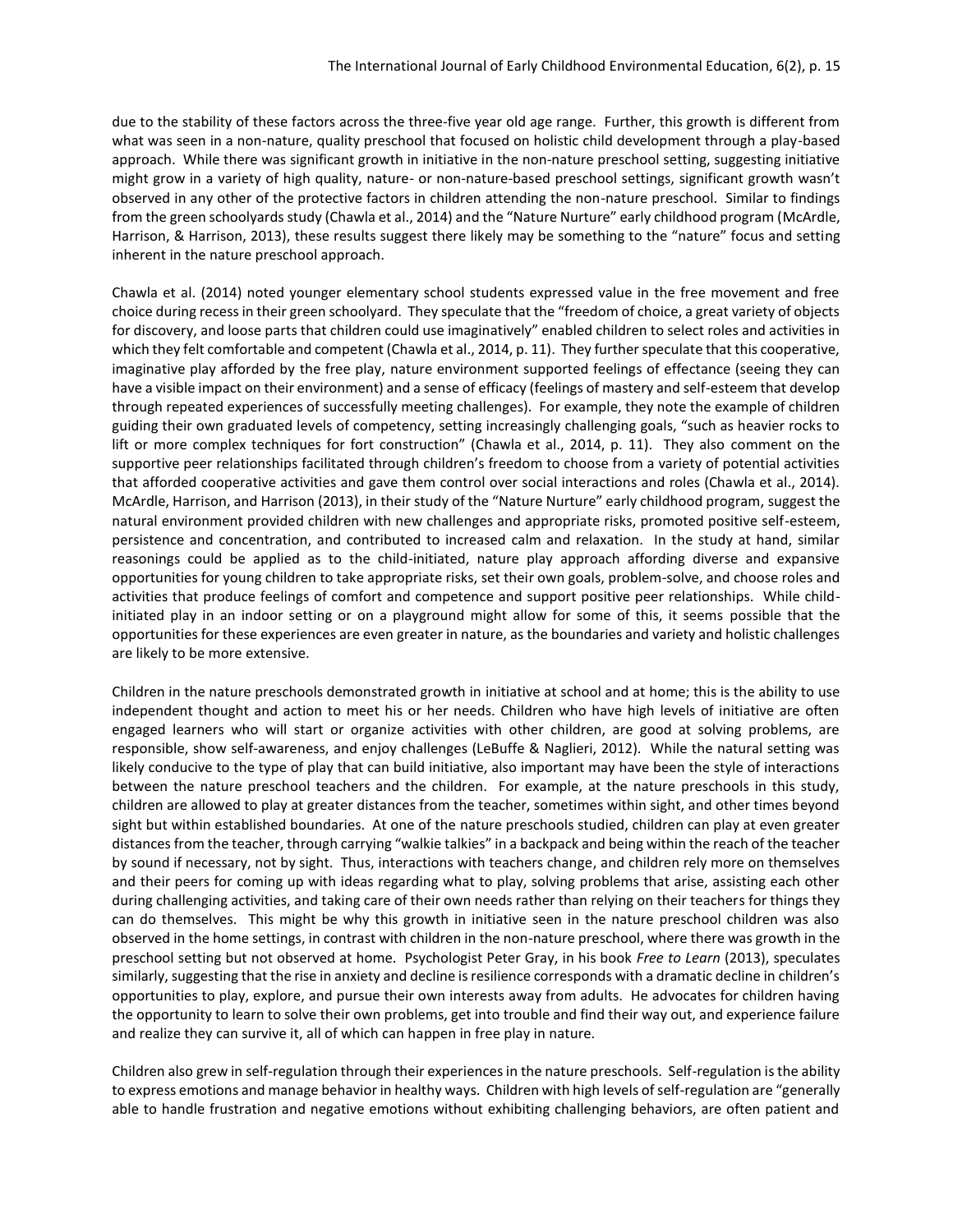cooperative, and are respectful and considerate of others" (LeBuffe & Naglieri, 2012, p. 92). In a parent guide for building resilience in young children, parents are encouraged to help their children develop self-control and build self-regulation though "encouraging children to keep on trying even when it is hard or frustrating" (Health Nexus Sante, n.d.). Child-initiated free play again might afford opportunities for building self-regulation, as it might be easier for children to persist in a challenging situation when what they are doing is directed toward their goals and intrinsically motivated, rather than their teachers' goals. In a London study of 4- and 5-year olds, children were significantly more likely to demonstrate self-regulation in child-initiated activity; in adult-initiated activities children, appeared to cede control to adults (Robson, 2015). Peter Gray also asserts how playing with other children, away from adults, is how children learn to control their own emotions and impulses, negotiate differences with others, and learn to make their own decisions (2013). Thus, it may be the degree of child-initiated play, rather than specifically nature, is the operative variable, in the case of self-regulation, although nature seems to offer great opportunities and even arguably more opportunities for this type of play than indoor or maintained outdoor environments.

However, as noted prior, caution in making claims regarding impact is necessary, as is speculating why, due to the pre-experimental design of the study and the small sample size of the non-nature preschool group. Consequently, further research is needed to more definitively state nature preschools have a positive influence on children's protective factors relating to resilience. It would be important for future research to utilize large sampler sizes and also ideally a randomized control group (or at least a non-equivalent control group of a similar size and demographic characteristics).

A second important direction for further research would be toward understanding what about the nature preschool experience is influential in achieving these positive outcomes relating to resilience. Rickinson, Hall, & Reid (2015) raise concerns regarding the research literature in EE being swayed toward studies of program impact, with limited investigation into program influence (how and why programs work). They suggest moving beyond questions of "What works?" to questions of "What is it about this programme that works for whom in what circumstances" (Rickinson, Hall, & Reid, 2015, p. 2). Similarly, in their review of outcome studies of strengths-based resilience programs, Brownlee et al. (2013) also point to the need to better understand what about the programs are associated with the impacts, as this would lead to improvements in interventions. Results of this study suggest participation in the nature preschool seems to have increased protective factors, but the pathway of nature and other likely mediators, such as the role of the teacher, risk, amount of time in play and play in nature, degree of play (free v. guided), degree of "wild" v. smaller-scale nature, etc., was not directly studied.

Thus, while more research is needed, these results are encouraging. As Joan Almon notes, "As with so many aspects of healthy development, children have an innate capacity to be resilient" (2015, p. 5). It appears from this study, nature preschools are helping bring that capacity to fruition, surrounding children "with love and warmth that does not smother them but gives them a strong foundation for meeting life's obstacles" and cultivating a "love of nature and a trust in its cycles of death and rebirth" (Almon, 2015, p. 5). Through strengthening children's internal protective factors, and through supportive contexts and relationships, children will have the capacity to function well in spite of adversity. Not only will this serve them well, but the benefits extend into the communities in which they live, and the ecosystems on which life depends (Chawla, et al., 2014; Tidball & Krasny, 2014).

## **Acknowledgements**

This project was supported by the University of Minnesota's Undergraduate Research Opportunities Program and The Scientific and Technological Research Council of Turkey (TUBITAK).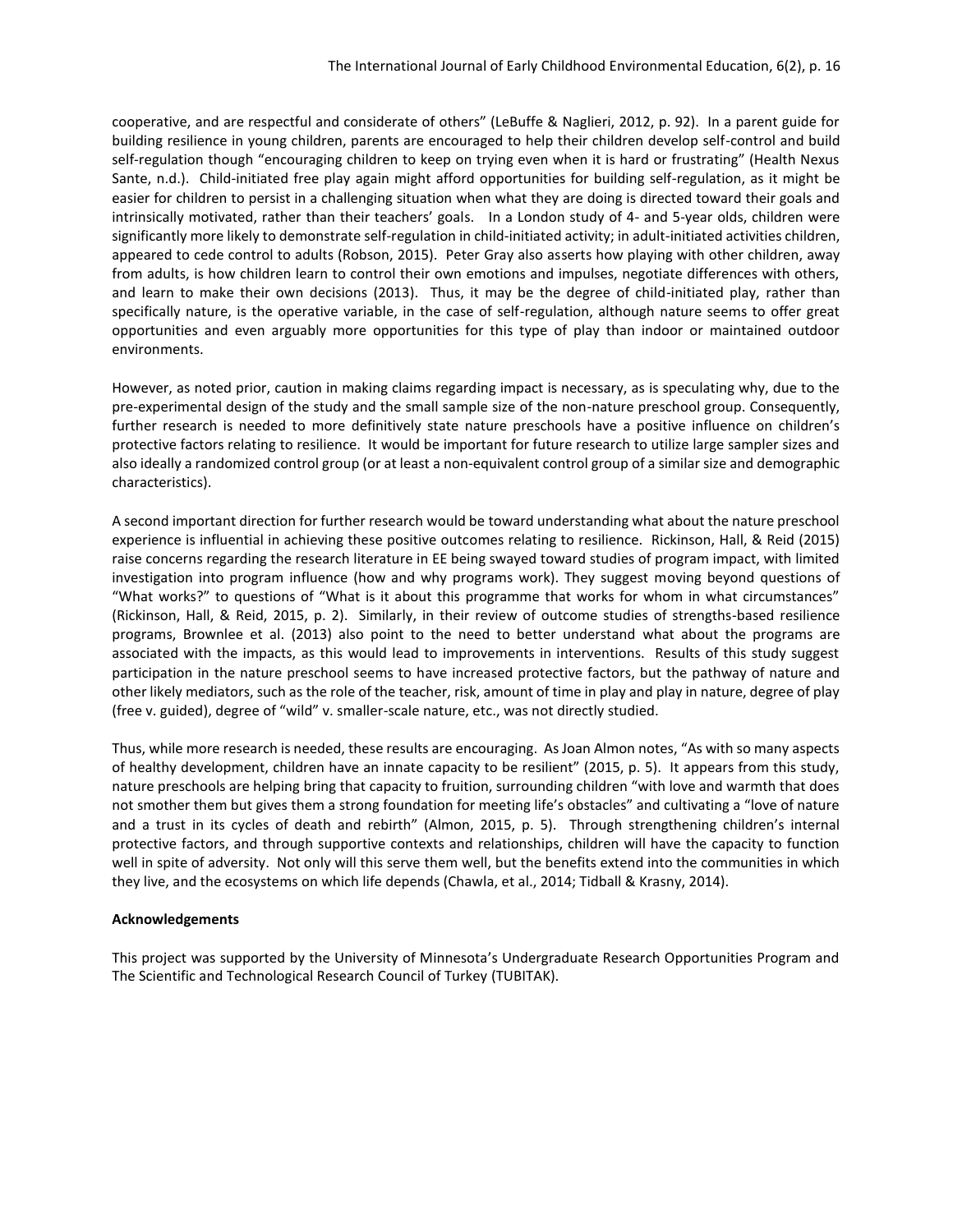#### **REFERENCES**

- Almon, J. (2015). *Resiliency: More than bouncing back.* Retrieved July 8, 2015 from http://www.communityplaythings.com/resources/articles/2015/resilience
- Benard, B. (2004). *Resiliency: What we have learned.* San Francisco, CA: WestEd.
- Brownless, K., Rawana, J., Franks, J., Harper, J., Bajwa, J., O'Brien, E., & Clarkson, A. (2013). A systematic review of strengths and resilience outcome literature relevant to children and adolescents. *Child Adolescence Social Work Journal, 30,* 435-459.
- Buchecker, M., & Degenhardt, B. (2015). The effects of urban inhabitants' nearby outdoor recreation on their wellbeing and their psychological resilience. *Journal of Outdoor Recreation and Tourism*, *10*, 55-62.
- Chawla, L., Keena, K., Pevec, I., & Stanley, E. (2014). Green schoolyards as havens from stress and resources for resilience in childhood and adolescence. *Health & place*, *28*, 1-13.
- Children's Defense Fund. (2011). *The state of America's children 2011 report.* Washington, DC.
- Cicchetti, D., Rappaport, J., Sandler, I., & Weissberg, R. (Eds.). (2000). *The promotion of wellness in children and adolescents.* Washington, DC: Child Welfare League of America Press.
- Frumkin, H., Bratman, G., Breslow, S., Cochran, B.,Kahn, P., Lawler, J., Levin, P.,Tandon, P., Varanasi, U., Wolf, K., & Wood, S. (2017). Nature contact and human health: A research agenda. *Environmental Health Perspectives, 125*(7), 075001-1.
- Garmezy, N., & Rutter, M. (1983). *Stress, coping, and development.* New York, NY: McGraw-Hill.
- Grey, P. (2013). *Free to learn: Why unleashing the instinct to play will make our children happier, more self-reliant, and better students for life.* New York: Basic Books.
- Hanson, D. R., & Gottesman, I. I. (2012). Biologically flavored perspectives on Garmezian resilience. *Development and Psychopathology*, *24*(2), 363-369.
- Health Nexus Sante. (n.d.). *Building resilience in young children: Booklet for parents of children from birth to six years.* Toronto, Ontario: Best Start Ontario's Maternal, Newborn and Early Childhood Development Resource Center.
- Heckman, J. (2006). Skill formation and the economics of investing in disadvantaged children. *Science, 312,* 1900- 1902.
- Holling, C. (1973). Resilience and stability of ecological systems. *Annual review of ecology and systematics*, *4*(1), 1- 23.
- Howard, S., Dryden, J., & Johnson, B. (1999). Childhood resilience: Review and critique of the literature. *Oxford Review of Education*, *25*(3), 307–323.
- LeBuffe, P., & Naglieri, J. (2012). *Devereux Early Childhood Assessment for Preschoolers Second Edition: User's guide and technical manual.* Villanova, PA: Devereux Center for Resilient Children.
- Luthar, S., Cicchetti, D., & Becker, B. (2000). The construct of resilience: A critical evaluation and guidelines for future work. *Child Development, 71*, 543-562.
- Luthar, S. S. (2006). Resilience in development: A synthesis of research across five decades. In D. Cicchetti, & D. J. Cohen (Eds.), *Developmental psychopathology: Risk, disorder, and adaptation* (pp. 739-795). New York: Wiley.
- Masten, A. S. (2001). Ordinary magic: Resilience processes in development. *American psychologist*, *56*(3), 227.
- Masten, A. (2007). Competence, resilience, and development in adolescence: Clues for prevention science. In D. Romer & E. Walker (Eds.). *Adolescent psychology and the developing brain: Integrating brain and prevention science* (pp. 31-52). New York: Oxford University Press.
- Masten, A., Herbers, J., Cutuli, J., & Lafavor, T. (2008). Promoting competence and resilience in the school context. *ASCA Professional School Counseling, 12*(2), p. 76-84.
- Masten, A. S. (2014). Global perspectives on resilience in children and youth. *Child development*, *85*(1), 6-20.
- Masten, A., & Cicchetti, D. (2016). Resilience in development: Progress and transformation. In D. Cicchetti (Ed.), *Developmental psychology 3rd Edition* (pp. 271-333). New York: Wiley.
- Masten, A. & Reed, M. (2002). Resilience in development. In S. Snyder & S. Lopez (Eds.), The handbook of positive psychology. Oxford, England: Oxford University Press.